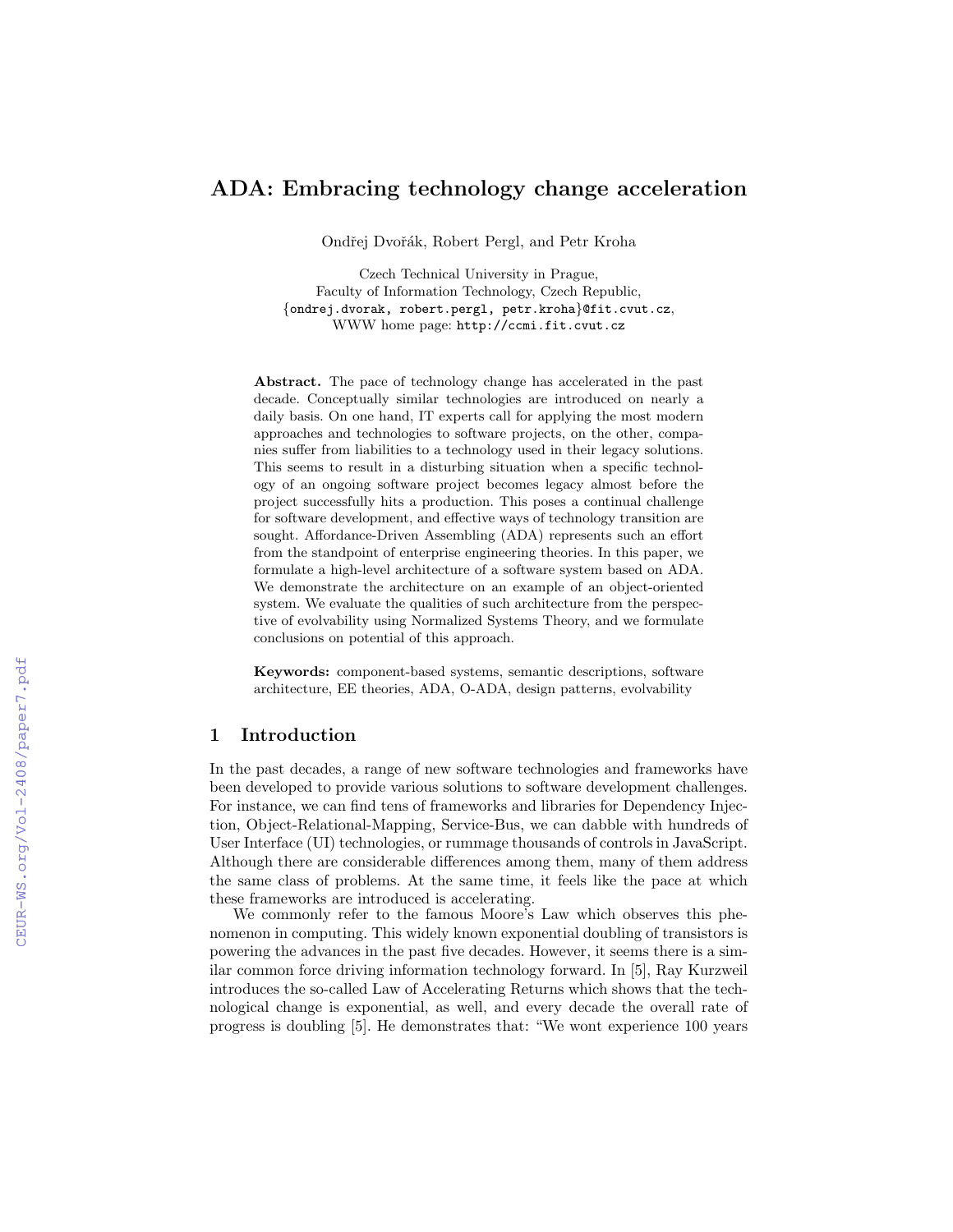of progress in the 21st century it will be more like 20,000 years of progress (at todays rate)" [5].

If Kurwzeil is right, we can expect that more and more frameworks and libraries will be introduced even quicker. This brings a serious problem to deal with *legacy software*, i.e., software which has been developed using already outdated technology. Due to the technology pace, the software systems can thus become legacy almost before hitting a production – as the pace of development technology increases, so too does the pace of technology obsolescence [8]. Therefore, the software industry must address this problem of adopting to new technologies quickly. Otherwise, it will be much earlier facing the painful issues when maintaining legacy software, e.g., lack of IT resources, lack of skilled man power, lack of up-to-date documentation, costly to support and maintain [9]. This problem is even worsen with the evidence showing that companies already spend most of their available budgets on maintenance [1].

In this paper, we focus on technologies used for UI development where the problem of a technology transition is arguably the most observable in the proliferation and dynamics of UI frameworks. For instance, the JavaScript community coined a term the "JavaScript fatigue". Regardless the progress and popularity of JavaScript, developers report that they are dealing with a fatigue which refers to an inability to keep up with the latest libraries, there is a fear of becoming obsolete and outdated due to a constant change of the ecosystem and an overwhelming number of choices [2].

We argue that by following certain architectural patterns in a software system, we can adapt software artefacts to the latest technologies more efficiently. In this paper, we elaborate on the ADA (Affordance-Driven Assembling) approach that is founded in formal EE (enterprise engineering) theories. In [4], we introduced the way of thinking about software systems aligned with EE theories lens, in this paper we elaborate on this and show how a way of working looks in ADA to demonstrate the desired benefits of easing the technology transition.

#### 2 Evolvability and Formal Foundations

To measure an improvement in helping technology transition, we work with the term "evolvability". We understand "evolvability" in terms of Normalized Systems Theory (NST) [6] that explains it as the "ability for software to be easily changed" [7]. In our research, the "technology change" is a so-called NST change driver. We measure it from a perspective of combinatorial effects. Thus, the main criterion used to evaluate the quality of a certain software architecture is a bounded impact of the technology transition.

When migrating a software from one technology to another, we suffer from incompatibilities between them. In practice, we usually tackle the problem of moving to another framework, or library based on the same platform or language, e.g., .NET, Java, C++, JavaScript. Thus, we typically identify parts which can be left untouched while the rest is adopted to the new technology. This rises a question of what are the concepts that can be easily reused, and which make it harder to move. Additionally, in which way we have to capture these concepts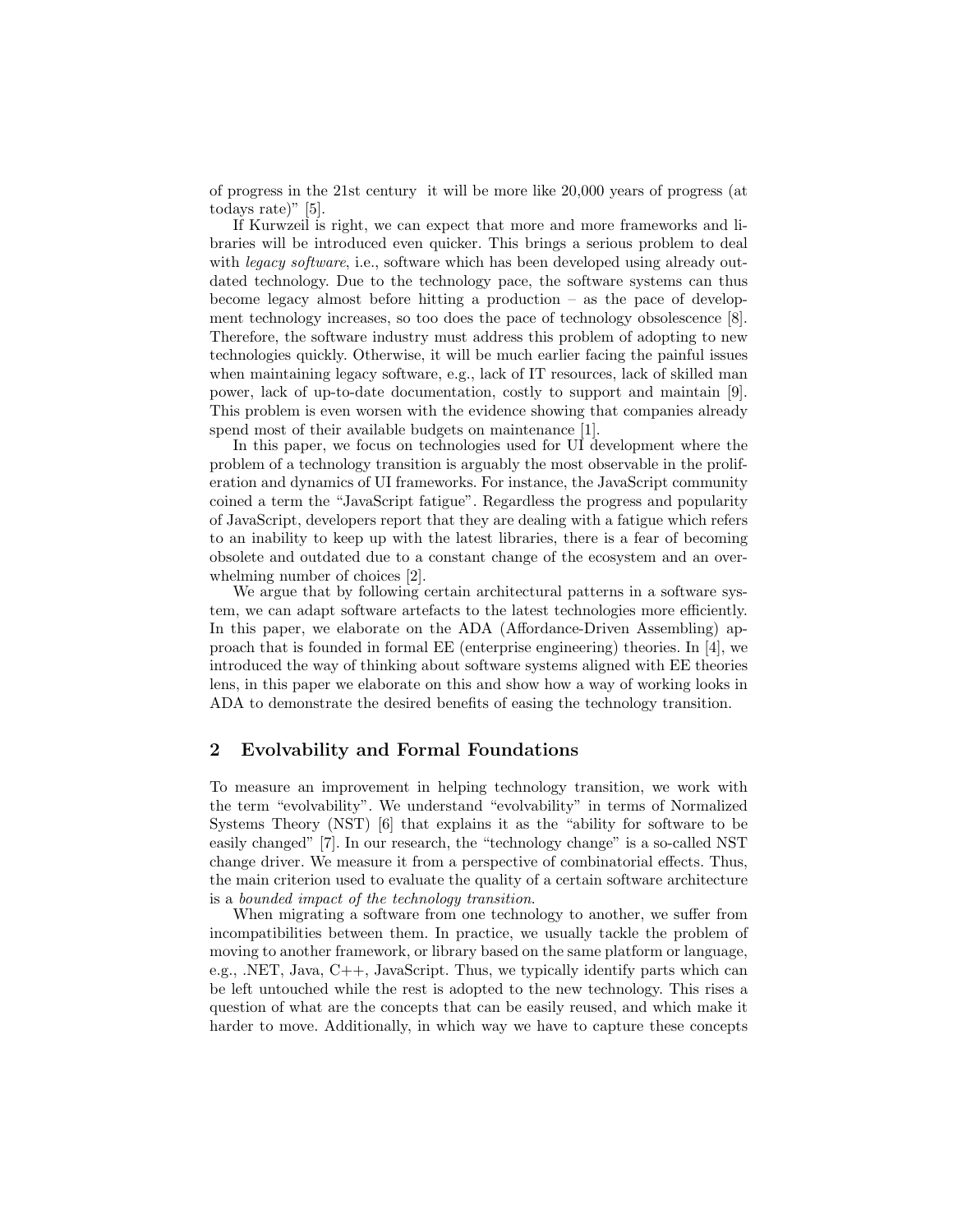in a software system in order to optimize it for future upgrades. In [4], it was shown that such concepts can be found in Enterprise Engineering (EE)  $\tau$ -theory and  $\beta$ -theory [3].

#### 3 Affordance-Driven Assembling

In [4], it was clarified that the concept of EE theories can be observed in Software Engineering (SE) as well. It was shown that software systems founded in these theories must be composed of components that suit the needs of a given user with a specific purpose. This relationship between users with purposes and components with properties can be captured by the term affordance:

Definition 1. Affordance is a user-component relationship, which can be represented by the following formula:

affordance: (user \* purpose) \* (component \* properties).

When building software systems based on this definition, we must be able to identify so-called ADA-users, describe their ADA-purposes, and based on that build the final solution composed of ADA-components. All of these ADA artifacts are formally defined in [4]. Fig. 1 depicts basic high-level components and their relations in an ADA component-based system.



Fig. 1. A possible high-level architecture of a system applying ADA

## 4 Case Study: Evaluating ADA in Practice – corima

The COPS company has implemented an application framework corima. It is an example of ADA in practice. The system corima is capable of hosting applications in various business domains<sup>1</sup>. By now, the biggest application suite is focused on banking and corporate treasury management. It encompasses around 50

<sup>&</sup>lt;sup>1</sup> Under the business domain, we understand the area of a business, e.g., finance, health-care, etc.